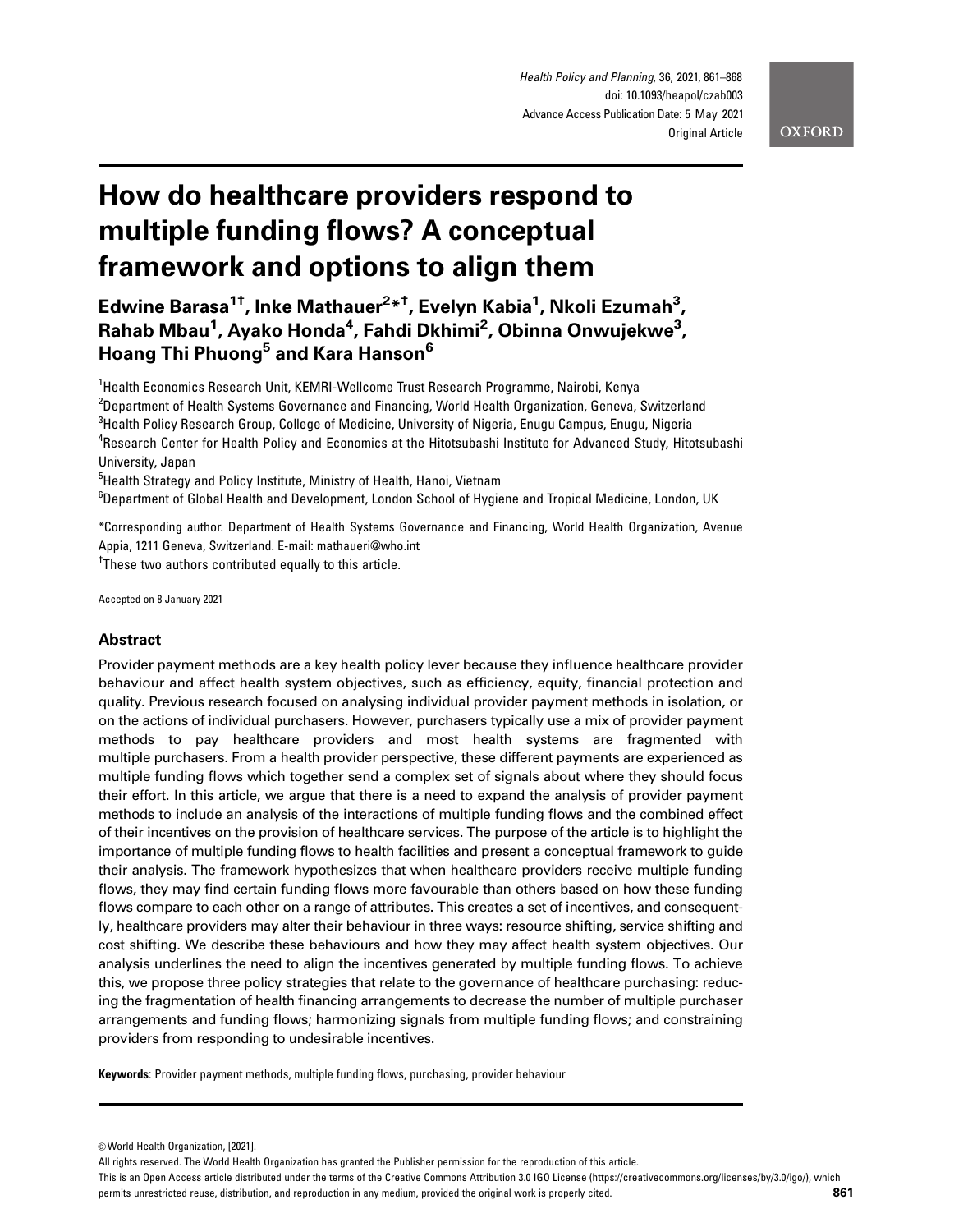## KEY MESSAGES

- The article presents a conceptual framework that helps to assess multiple funding flows to providers.
- It is critical to understand the effects of multiple funding flows to health facilities, as the set of incentives they create affects provider behaviour and thus ultimately health system objectives.
- Multiple funding flows need to be aligned to set coherent incentives.
- Three strategies relating to the governance of purchasing are proposed: reducing health financing fragmentation to lower the number of multiple funding flows; harmonizing signals from multiple funding flows; and constraining healthcare providers to respond to undesirable incentives.

## Introduction

Health financing has three core functions, namely revenue raising, pooling and purchasing of health services [\(WHO, 2010\)](#page-7-0). While health financing reforms have hitherto focused on resource generation and pooling of funds, increasing attention is now also given to the healthcare purchasing function [\(Mathauer](#page-7-0) et al., 2017; [WHO,](#page-7-0) [2017;](#page-7-0) [Hanson](#page-6-0) et al., 2019; [Sanderson](#page-7-0) et al., 2019). Purchasing refers to the allocation of resources from a purchasing agent to a healthcare provider in exchange for providing health services ([WHO, 2010\)](#page-7-0). It involves three sets of decisions: what to purchase (specifying benefit packages/service entitlements), whom to purchase from (specifying healthcare facilities), and how to purchase (provider payment methods and contractual arrangements between purchasers and healthcare providers) ([WHO, 2010;](#page-7-0) [RESYST, 2014\)](#page-7-0).

Purchasing is undertaken within a healthcare market by various purchasing actors, such as the Ministry of Health, a social or national health insurance agency, (for-profit) private health insurance schemes, community-based health insurance funds, or nongovernmental organizations ([WHO, 2010](#page-7-0)). While individuals also pay providers directly through out-of-pocket expenditure, they do not interact and negotiate with providers in the same way that purchasing agencies can (Smith et al.[, 2005](#page-6-0)).

Purchasing can be passive or strategic. Purchasing is passive when it involves merely paying bills or allocating historically based budgets, while strategic purchasing implies active, evidence-based engagement across the three purchasing decisions to pursue health system objectives ([WHO, 2010\)](#page-7-0). Strategic purchasing plays a critical role in achieving health system objectives of efficiency, equity, financial protection and quality, as such contributing to progress towards universal health coverage ([Mathauer](#page-7-0) et al., 2019a). It entails strategically shaping the interwoven relationships between the purchaser, the citizens, health service providers and the government ([RESYST, 2014](#page-7-0)), thereby also reducing health care market failures of asymmetric information between individuals (patients) and providers (Preker et al.[, 2007\)](#page-7-0).

While provider behaviour is influenced by a wide range of policies and organizational arrangements, a key policy instrument for strategic purchasing is how healthcare providers are paid by purchasers (provider payment methods). [Table 1](#page-2-0) outlines the main provider payment methods (PPMs). PPMs are important policy levers because they generate signals that may influence healthcare provider behaviour in ways that may impact on the health system objectives (Langenbrunner et al., 2005).

Previous research has tended to focus on conceptualizing and analysing individual provider payment methods in isolation ([Kazungu](#page-7-0) et al., 2018). Research on strategic purchasing has also tended to adopt the perspective of the purchaser to describe the purchasing arrangements they apply in their relationships with providers (e.g. Honda et al.[, 2016;](#page-7-0) Etiaba et al.[, 2018;](#page-6-0) [Patcharanarumol](#page-7-0) et al., 2018). However, in practice, purchasers typically use a range of PPMs to pay healthcare providers for different types of services. Further, low- and middle-income countries often have fragmented health financing systems that are characterized by multiple purchasers; and even health systems with a single purchaser are often characterized by the existence of multiple payment methods, such as for inpatient care, outpatient care or national programmes for specific diseases.

As a result of this fragmentation of health financing arrangements, healthcare facilities in most low- and middle-income countries are paid based on multiple payment methods and receive funding from multiple purchasers. This constitutes a mixed provider payment system [\(Mathauer](#page-7-0) et al., 2017; [Mathauer](#page-7-0) et al., 2019a).

From a healthcare provider perspective, these multiple payments from multiple purchasers represent multiple funding flows to them. While understanding the incentives generated by individual PPMs is an important starting point, there is a need to expand this focus to analyse the interactions of multiple funding flows and the combined effect of their inherent incentives from the perspective of the healthcare provider [\(Mathauer and Dkhimi, 2019](#page-7-0)).

To seize the complex nature of the financial relationship between purchasers and healthcare providers, in this paper we conceptualize this relationship more comprehensively and capture it under the term multiple funding flows. We define a funding flow as any transfer of resources, in cash or in kind (e.g. including the deployment of health workers, supply of medicines and medical goods) from a purchaser to a healthcare provider for the provision of healthcare services. In this perspective, out-of-pocket payments from an individual to a healthcare provider are also included in the analysis of funding flows, even though they are not an organized purchaser. We use the term healthcare provider here to refer to the organizations that provide healthcare services (e.g. hospitals, health centres, clinics), rather than individual healthcare workers (e.g. doctors and nurses).

A funding flow is characterized by a distinct combination of features. These features are:

- Services to be purchased
- Group of patients or population group to be covered
- Provider payment method to be used
- Provider payment rate used
- Accountability mechanism to be used

The various funding flows going to healthcare providers should ideally be coherent; that is, they should generate incentives that are complementary (rather than conflicting) and aligned to health system goals. However, too often they are non-aligned, sending contradictory signals to healthcare providers, with the likely effect of distorting their behaviour [\(WHO, 2017\)](#page-7-0).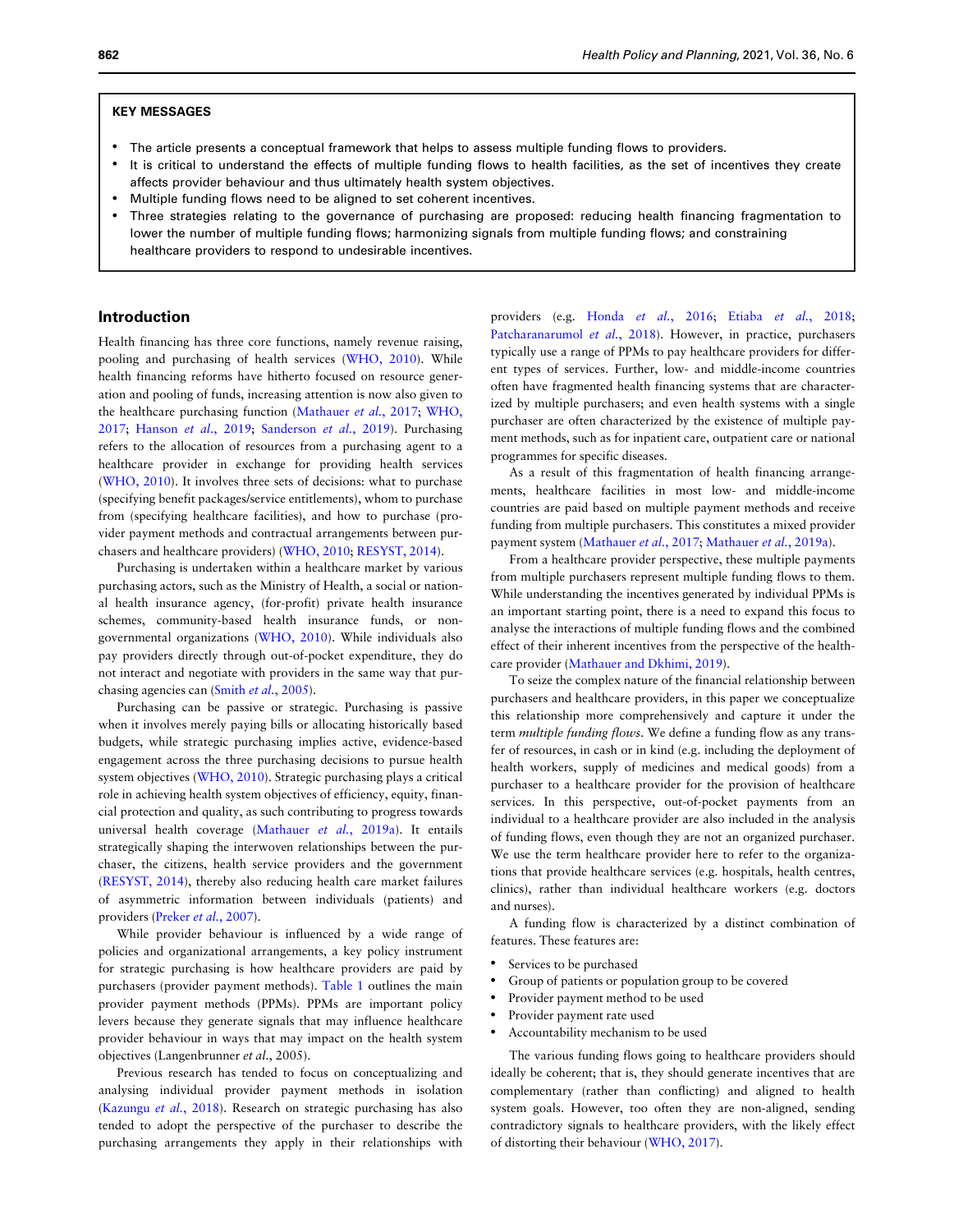<span id="page-2-0"></span>

| Payment method      |                                             | Definition                                                                                                                                                        | Likely incentives when existing or analysing in isolation<br>without considering funding flow attributes                                                  |
|---------------------|---------------------------------------------|-------------------------------------------------------------------------------------------------------------------------------------------------------------------|-----------------------------------------------------------------------------------------------------------------------------------------------------------|
| Prospective:        | Line-item budget                            | Providers receive a fixed amount to cover specific input<br>expenses (e.g. staff, medicines), with limited flexibility to<br>move funds across these budget lines | Under-provision, no focus on quality or outputs unless<br>specified and held accountable                                                                  |
|                     | Global budget                               | Providers receive a fixed amount of funds for a certain<br>period to cover aggregate expenditures. The budget is<br>flexible and is not tied to line items.       | Under-provision, also in terms of quality or outputs<br>unless specified and held accountable; more potential<br>for efficiency due to budget flexibility |
|                     | Capitation                                  | Providers are paid a fixed amount in advance to provide a<br>defined set of services for each person enrolled for a fixed<br>period of time.                      | Under-provision, over-referral (if unit of payment does<br>not include some referral services)                                                            |
| spective:<br>Retros | Fee-for-service                             | Providers are paid for each individual service provided. Fees<br>are fixed in advance for each service or group of services.                                      | Increased provision, or over-provision                                                                                                                    |
|                     | Case-based (or diagnosis<br>related groups) | Hospitals are paid a fixed amount per admission depending<br>on patient and clinical characteristics.                                                             | Increase of volume, reduction of costs per case,<br>avoidance of severe cases                                                                             |
|                     | Per diem                                    | Hospitals are paid a fixed amount per day so that an admit-<br>ted patient is treated in the hospital.                                                            | Extended length of stay, reduced cost per day;<br>cream-skimming                                                                                          |

Source: Adapted from [Cashin \(2015\).](#page-6-0)

The objectives of this article are to highlight the importance of multiple funding flows to health facilities by characterizing the phenomenon from the healthcare provider perspective and to develop and present a conceptual framework for analysing how multiple funding flows create a set of incentives that influence healthcare provider behaviour, and in turn may affect health system objectives.

The methods section outlines how this conceptual framework was developed. In the results section, we then present this conceptual framework in detail, followed by a reflection on the methodological challenges of assessing multiple funding flows. A section on policy options for managing multiple funding flows reflects on governance arrangements to address their consequences. A conclusion is provided in the last section.

### Methods

This section outlines how we developed the proposed conceptual framework. It was elaborated jointly by the authors of this article, who were involved in two related programmes of work: a study of purchasing arrangements conducted by the RESYST consortium ([RESYST, 2014](#page-7-0); Ibe et al.[, 2017](#page-7-0); Etiaba et al.[, 2018;](#page-6-0) [Patcharanarumol](#page-7-0) et al., 2018; [Hanson](#page-6-0) et al., 2019; [Mbau](#page-7-0) et al., [2020\)](#page-7-0) and WHO's global conceptual and country work on strategic purchasing and mixed payment systems ([Mathauer](#page-7-0) et al., 2017; [WHO, 2017;](#page-7-0) [Feldhaus and Mathauer, 2018](#page-6-0); [Mathauer and](#page-7-0) [Dkhimi, 2019](#page-7-0), [WHO, 2019\)](#page-7-0). Both teams identified the issue of mixed payment systems and multiple funding flows as an understudied issue and conducted country case studies to describe them and their effects ([Appaix](#page-6-0) et al., 2017; Mbau et al.[, 2018;](#page-7-0) [Phuong](#page-7-0) et al.[, 2018;](#page-7-0) [Mathauer](#page-7-0) et al. 2019b; [Jaouadi](#page-7-0) et al., 2020; Onwujekwe et al., 2020). The work was also informed by the teams' knowledge and work/research experience at country level, harnessed through brainstorming sessions. Each team had developed their study approach, shared and presented these at technical meetings and conferences and both teams had reviewed each other's approach. After the country case studies were completed, and in view of the similar findings, the teams met at a face-to-face workshop to

harmonize and refine their approaches and develop this conceptual framework. The teams also performed a cross-case analysis, which will be published elsewhere.

## Results: the conceptual framework

The framework explains how multiple funding flows to a healthcare provider, together with their attributes, create a set of incentives that influence provider behaviour, thus affecting health system objectives. The sub-sections below explain each of these aspects. [Figure 1](#page-3-0) below outlines the framework.

#### Multiple funding flows and attributes

We hypothesize that when healthcare providers receive multiple funding flows, they may find certain funding flows more favourable than others based on how these funding flows compare to each other on a range of attributes. These attributes are:

- 1. The contribution that each funding flow makes to the total healthcare provider income
- 2. The adequacy or sufficiency of each of the payment rates to cover the costs of services purchased
- 3. The level of managerial flexibility and financial autonomy that healthcare providers have over each of the funding flows
- 4. The complexity and burden of accountability mechanisms associated with each of the funding flows
- 5. The predictability in terms of timing of disbursement and amounts of each of the funding flows
- 6. The performance requirements of funding flows, when these are linked to remuneration or sanctions.

# Set of incentives and their influence on provider behaviour

We further hypothesize that when healthcare providers are faced with multiple funding flows that vary according to one or more of these attributes, they may alter their behaviour depending on how favourable they find certain funding flows over others. The incentives which characterise these preferred funding flow(s) will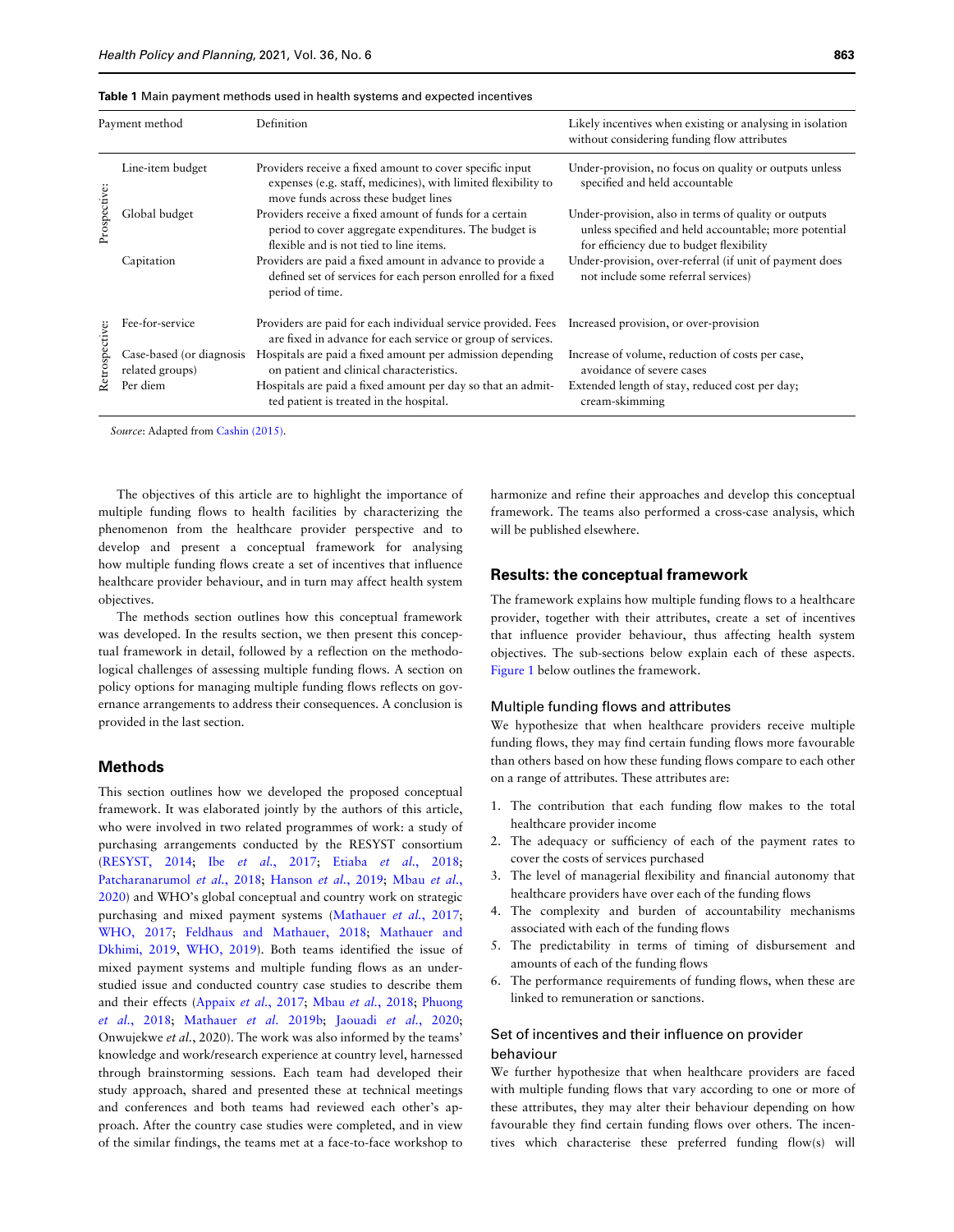<span id="page-3-0"></span>

Figure 1 Conceptual framework of multiple funding flows. Source: Authors.

dominate and influence a provider behaviour response. These behavioural responses due to multiple funding flows need to be analytically distinguished from provider behaviour that is directly caused by incentives inherent in an individual payment method, such as DRG upcoding or cream skimming under capitation. They will also be mediated by the firm's objectives (e.g. profit maximization versus certain cultural or other values that would make them favour some payers over others), by organizational structures (e.g. the extent of vertical integration), and by the contractual arrangements through which individual health workers are linked to the organization (e.g. how doctors are paid and whether they are allowed to engage in dual practice).

In the ideal case, incentives of funding flows are complementary and compensatory to each other and create incentives for provider behaviour to contribute to efficient and equitable quality service provision ([Barnum](#page-6-0) et al. 1995; [Langenbrunner](#page-7-0) et al. 2009). However, the provider behaviour resulting from the incentives generated by multiple funding flows may undermine the achievement of the health systems objectives mentioned above [\(Mathauer and](#page-7-0) [Dkhimi 2019](#page-7-0)). The following three provider behaviours that may be either desired or undesired in certain contexts are likely to result from (incoherent) incentives generated by multiple funding flows, particularly when the funding flow(s) under question come along with weak accountability mechanisms:

#### Resource shifting

This occurs when healthcare providers preferentially shift resources in order to provide services under a particular funding flow. For example, healthcare providers could allocate more beds, more nurses and/or doctors or their time, and or more essential supplies to a specific set of services, specific hospital departments or wards used by patients who are covered by a more favourable funding flow.

#### Service shifting

This occurs when a healthcare provider shifts service provision under a less favourable funding flow to a more favourable one. For example, where publicly funded laboratory services as well as commercialized, privately funded laboratory services exist within the same healthcare facility, patients that are perceived to be able to pay out-of-pocket could be directed from the former to the latter where higher user charges are raised. Or, instead of treating a patient in the outpatient department, healthcare providers may shift the patient to its inpatient care department and thus unnecessarily admit a patient because they consider inpatient payment methods and rates more favourable compared to payment rates in the outpatient department. They may also unnecessarily discharge patients early to attend to them at the outpatient department if the converse is true. Patients that are covered by a health insurance scheme could be asked to additionally pay out-of-pocket because the insurer's reimbursement rates are considered inadequate.

#### Cost shifting

This occurs when healthcare providers shift costs by charging higher rates for the same service to one funding flow, so as to compensate for a lower payment from another funding flow or when another payment flow goes down (relative to costs or trends). As such, one overpays, whereas another one underpays relatively. Or healthcare providers might charge higher rates to patients with health insurance coverage and lower rates to cash paying users for the same service, since cash paying users may be unable to pay the amounts charged to health insurance schemes. In this case, the healthcare provider would engage in price discrimination [\(Frakt, 2011](#page-6-0)).

Healthcare providers are likely to respond to the mixed set of signals from multiple funding flows by engaging in multiple behaviours concurrently; and may even do so at quite a disaggregated level, e.g., service by service. This means that from an analytical perspective it may be difficult to distinguish individual responses, and from a regulator's perspective, it may be difficult to align incentives with health system goals.

# Potential influence of provider behaviour on health system objectives

The behaviour incentivized by the attributes of multiple funding flows could influence health system objectives, as outlined in [Table 2.](#page-4-0) While there are many other factors influencing the achievement of health system objectives, such as health financing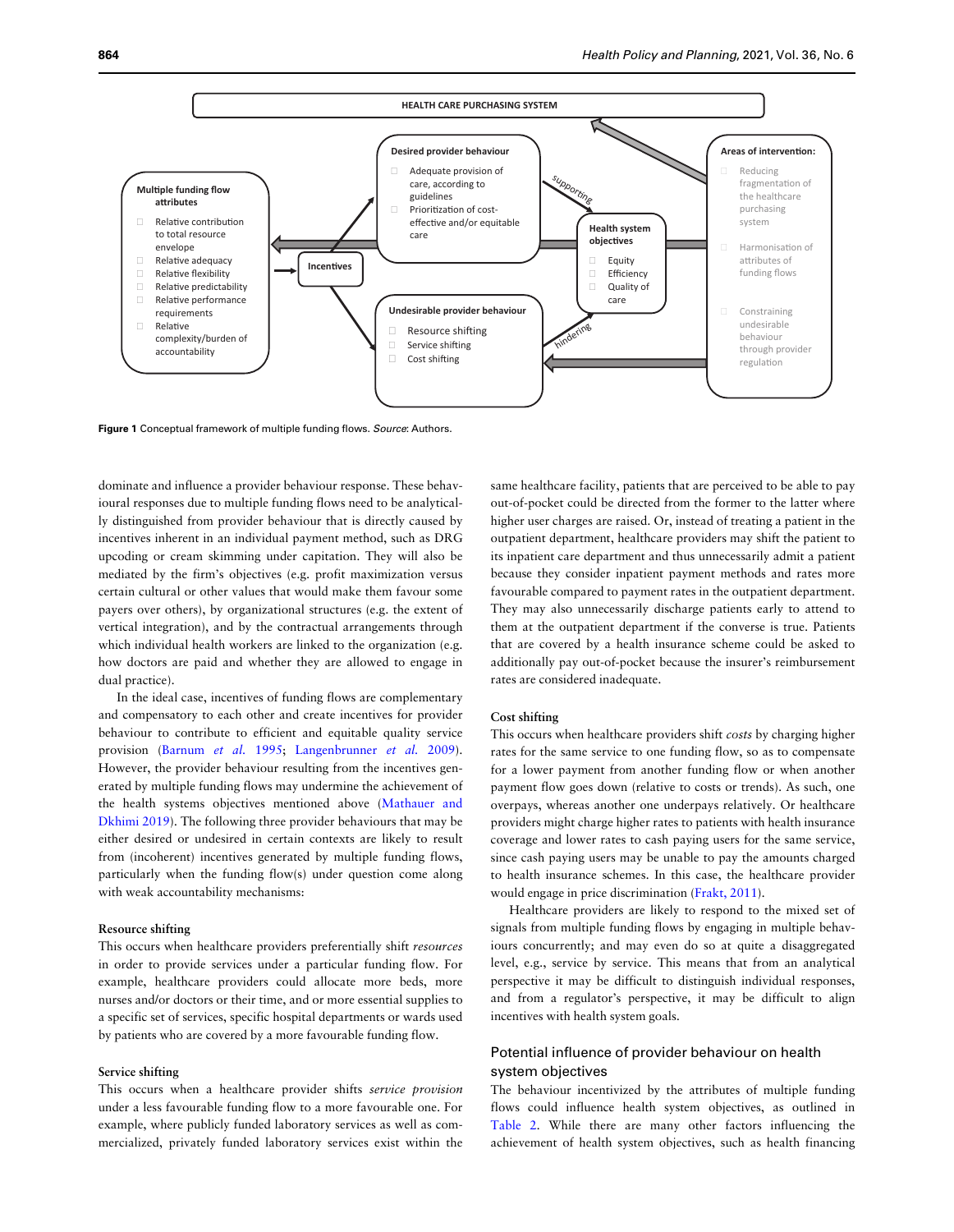#### <span id="page-4-0"></span>Table 2 Potential influences of multiple funding flows on provider behaviour and potential negative outcomes

| Attributes of multiple<br>funding flow                                                                                    | Potential provider behaviour                                                                                                                                                                                                                                                                                                                                                                           | Potential negative outcomes                                                                                                                                           |  |
|---------------------------------------------------------------------------------------------------------------------------|--------------------------------------------------------------------------------------------------------------------------------------------------------------------------------------------------------------------------------------------------------------------------------------------------------------------------------------------------------------------------------------------------------|-----------------------------------------------------------------------------------------------------------------------------------------------------------------------|--|
| One funding flow contributes a<br>larger share of resources<br>compared to another                                        | Service shifting:<br>Healthcare providers could shift services from the funding flow that<br>contributes less to a funding flow that contributes more to the overall<br>resource envelope of the healthcare facilities to mobilize greater revenues.<br>Resource shifting:<br>Healthcare providers could shift resources away from services paid for by funding                                        | Inefficiency because cost<br>shifting leads to higher costs<br>charged for services that<br>could be paid for at a lower<br>rate<br>Inefficiency if service provision |  |
|                                                                                                                           | flows that contribute a small share of overall resources, to services that are<br>paid for by funding flows that contribute large shares of overall resources to<br>generate greater revenues.<br>Healthcare providers could also discriminate against patients seeking services<br>paid for by a funding flow that contributes to a small share of the overall                                        | is shifted from a funding<br>mechanism with a lower<br>payment rate to a funding<br>flow with a higher payment<br>rate for the same service                           |  |
| One funding flow is adequate to<br>cover the cost of purchased<br>services, while another<br>funding source is inadequate | resources.<br>Cost shifting:<br>Healthcare providers could shift costs to the funding flow that is adequate in cov-<br>ering the cost of purchased services.<br>Service shifting:                                                                                                                                                                                                                      | Inefficiency if resources are<br>shifted to less cost-effective<br>services<br>Inequity if costs are shifted from<br>a prepayment funding mech-                       |  |
|                                                                                                                           | Healthcare providers could shift service provision to the funding flow that is ad-<br>equate in covering the cost of purchased services.<br>Resource shifting:<br>Healthcare providers could shift resources away from services paid for by the<br>funding flow that is inadequate, to services that are paid for by the funding<br>flow that is adequate in covering the costs of services purchased. | anism to an out-of-pocket<br>mechanism<br>Inequity in service use between<br>patients that are discrimi-<br>nated, and those that are<br>favoured                     |  |
| Healthcare providers have more                                                                                            | They could also favour patients seeking services that are paid for by a funding<br>flow that is highly adequate (often better-off people) in covering the cost of<br>services purchased.<br>Cost shifting and service shifting:                                                                                                                                                                        | Poor quality of care for patients<br>that are discriminated<br>against<br>Poor quality of care for services                                                           |  |
| flexibility over the use of one<br>funding flow, compared to<br>another                                                   | Healthcare providers could shift costs and/or services to the funding flow that<br>healthcare providers have more flexibility over.<br>Resource shifting:                                                                                                                                                                                                                                              | that are underfunded due to<br>resource shifting                                                                                                                      |  |
|                                                                                                                           | Healthcare providers could shift resources away from services paid for by funding<br>flows that are inflexible, to services that are paid for by funding flows that are<br>more flexible.<br>They could also discriminate against patients seeking services that are paid for by<br>funding flows that healthcare providers have limited flexibility over their use.                                   |                                                                                                                                                                       |  |
| One funding flow has more<br>complex and/or burdensome<br>accountability requirements<br>compared to another              | Cost shifting and service shifting:<br>Healthcare providers could shift costs and/or services to the funding flow that has<br>less complex and/or burdensome accountability requirements.<br>Resource shifting:<br>Healthcare providers could discriminate against patients seeking services that are                                                                                                  |                                                                                                                                                                       |  |
| One funding flow is more pre-                                                                                             | paid for by a funding flow that has complex/burdensome accountability<br>requirements.<br>Cost shifting and service shifting:                                                                                                                                                                                                                                                                          |                                                                                                                                                                       |  |
| dictable in terms of amounts<br>and timeliness compared to<br>another                                                     | Healthcare providers could shift costs and/or services to the funding flow that is<br>more predictable.<br>Resource shifting:                                                                                                                                                                                                                                                                          |                                                                                                                                                                       |  |
|                                                                                                                           | Healthcare providers could shift resources away from services paid for by funding<br>flows that are less predictable, to services that are paid for by funding flows<br>that are more predictable. They could also discriminate against patients seek-<br>ing services that are paid for by a funding flow that is less predictable.                                                                   |                                                                                                                                                                       |  |
| One funding flow is linked to<br>performance while another is<br>not                                                      | Resource shifting:<br>Healthcare providers could shift resources away from (or to) services paid for by<br>funding flows that are linked to performance. They could also discriminate<br>against (or in favour) of patients seeking services that are paid for by a funding<br>flow that is linked to performance.                                                                                     |                                                                                                                                                                       |  |

policy design and implementation, service delivery models, health worker skills, overall government health expenditure, etc., we focus on the effect of provider behaviour. The table looks at the effects of each multiple funding flow attribute on provider behaviour in isolation, although in practice, a healthcare provider may respond to the combination of attributes within one funding flow.

Resource shifting could influence the equity, quality and efficiency in a health system. Resource shifting results in a redistribution of benefits such that one patient or a patient group benefits disproportionately from healthcare financing compared to another patient or a patient group. This favouring of certain patients that often belong to better-off population groups results in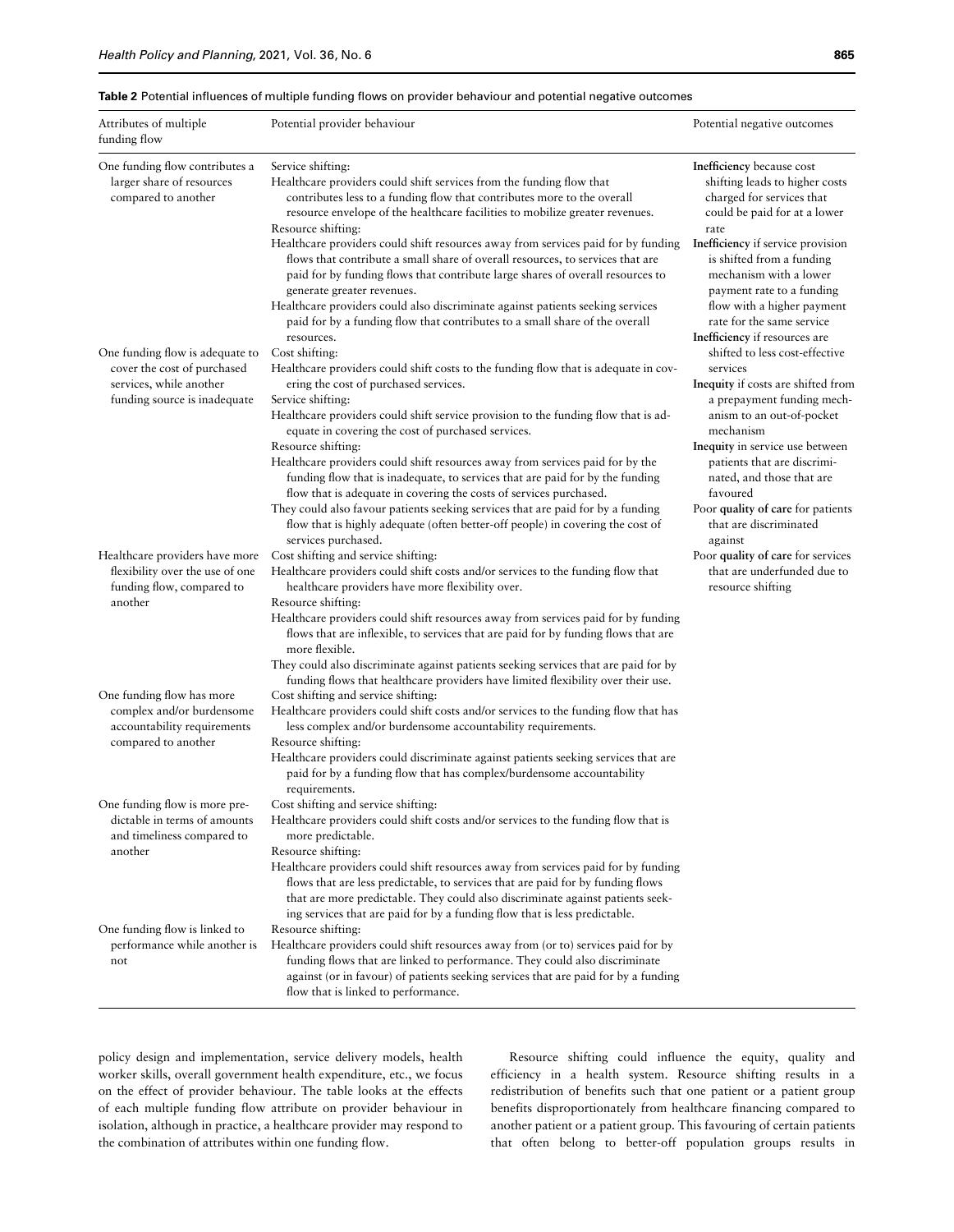discrimination of those without a favourable funding flow (also referred to as patient cream skimming). When this disproportionate benefit is not due to need or in line with health service priorities, it introduces inequity in access of healthcare, i.e., it leads to discrimination among different groups of patients who go to the same healthcare provider. Resource shifting may create or aggravate underresourced services and thus compromise the quality of care of service delivery. Resource shifting could also affect efficiency if resources are moved from more to less cost-effective services.

Service shifting could influence health system goals in several ways. For instance, when services are shifted from a prepaid funding flow to an out-of-pocket payment mechanism (e.g. through informal payments or balance billing), it could have equity implications. Likewise, it affects equity if the service shifting leads to additional and hence higher cost sharing or out-of-pocket expenditure. Service shifting from a funding flow with a lower provider payment rate to one with a higher payment rate for the same services has efficiency implications, because unnecessarily greater resources are used to achieve arguably similar outcomes. Further, quality of care could be compromised by providing unnecessary or harmful care, when service shifting involves over-provision.

Finally, cost shifting influences health system objectives, because when healthcare providers charge higher rates to different purchasers for the same service, both efficiency and equity may be compromised.

However, multiple funding flows, under the condition that they are coherent and aligned, can also incentivise favourable provider behaviour. For example, resource shifting can be desirable when healthcare providers put more attention on high priority services. This is the idea and objective of performance-based financing, in that healthcare providers receive an additional payment and are paid more when they reach set targets, such as higher case numbers for pre-determined priority services (Meessen et al., 2015; Soucat et al., 2017). When patient costs are shifted from out-of-pocket payments to prepayment funding flows, it could promote financial protection. Likewise, when cost shifting takes the form of charging higher rates to a funding flow used by the well-off (e.g. voluntary health insurance) to subsidize a funding flow used by the worse-off (e.g. a specific health coverage scheme for the poor or patients paying for services out-of-pocket), then equity could be improved.

# Applying the conceptual framework to assess a country's multiple funding flows and related methodological challenges

To assess multiple funding flows, their attributes and potential effects on provider behaviour, we recommend a mixed methods approach by collecting both quantitative and qualitative data ([Gilson](#page-6-0) et al.[, 2011](#page-6-0); [Gilson, 2012](#page-6-0)). Qualitative data should entail document reviews and conducting interviews with purchasers and healthcare providers. Since health systems governance is crucial for strategic purchasing to occur, information on governance related aspects can also be collected through discussions with health system stewards, such as the ministry of health and other ministries or oversight board representatives. Focus group discussions could be conducted with community members to determine patient experiences about provider behaviour. Quantitative data on utilization rates, purchaser claims and payment data can serve to assess the effects of multiple funding flows on health system goals. In line with [Figure 1](#page-3-0), a stepwise assessment is proposed: (1) mapping purchasers, healthcare providers and funding flows; (2) analysis of funding flow attributes and related incentives; (3) exploration of provider behaviour and impacts on health system objectives (see also [Mathauer and Dkhimi,](#page-7-0)

[2019\)](#page-7-0). Nonetheless, we acknowledge that it is difficult to measure precisely the effects of attributes and the resulting incentives and to quantify provider behaviour or impacts on health system objectives. An entry point is to identify indications pointing to the existence of a particular provider behaviour or indicating that there is a risk that undesirable provider behaviour may exist; possible indications are proposed in [Mathauer and Dkhimi \(2019\)](#page-7-0). More methodological work will be needed on how to rigorously assess provider behaviour, measuring the effects of attributes of multiple funding flows and related incentives on provider behaviour and the impact on health system objectives. Even where there is variation in funding flow patterns to exploit in a statistical analysis, problems of selection and casemix differences among providers and funding flows will make it difficult to isolate the effects of the financial incentives.

# Discussion: policy options for managing multiple funding flows

The existence of multiple funding flows is often the result of a fragmented health financing system and a lack of governance to address this fragmented architecture and its consequences. Fragmentation can have many causes and is often intensified in decentralized gov-ernment arrangements [\(Mathauer](#page-7-0) et al., 2019c), which strengthens local decision-making but may also blur the visibility of funding flows to healthcare providers (Vilcu et al., 2019). Here, governance is understood as 'ensuring strategic policy frameworks exist and are combined with effective oversight, coalition-building, regulation, attention to system-design and accountability' (WHO, 2007). It is an overarching health system function, which is of particular relevance for purchasing to be strategic [\(WHO, 2019\)](#page-7-0). Related governance arrangements refer to institutional, legal and regulatory provisions through which oversight, guidance, regulation, as well as accountability of healthcare providers and purchasers, are exerted and through which harmonization and coordination across purchasers at system level are affected ([WHO, 2019\)](#page-7-0).

To reduce negative effects of multiple funding flows, healthcare providers must receive a coherent set of incentives. Coherence is taken here to mean that funding flows are aligned in such a way that the set of incentives results in desirable provider behaviours that promote rather than undermine the health system objectives of equity, quality, efficiency and financial protection. What are the policy options that policy makers can pursue to structure their purchasing arrangements in order to enhance the coherence of funding flows and mitigate against the undesired outcomes of such arrangements? Broadly, three strategies that relate to the governance of purchasing at different levels of the health system are required.

First, as part of governance of the overall healthcare purchasing system, health system stewards should reduce the fragmentation of purchasing arrangements and implement reforms to consolidate risk pools. Such reforms would lower the multiplicity of funding flows to healthcare providers and hence reduce incoherent signals to them ([Mathauer](#page-7-0) et al., 2020). However, it is not always feasible or desirable to consolidate risk pools for structural and political reasons. Further, even within single pools, multiple funding flows often exist.

As a second strategy, where multiple purchasers and attendant multiple funding flows persist as is often the case, health system stewards should seek to harmonize the attributes and hence the signals sent to healthcare providers in order to reduce or avoid incoherent incentives from different purchasers. For instance, provider payment rates could be harmonized such that healthcare providers do not get paid different rates for the same service by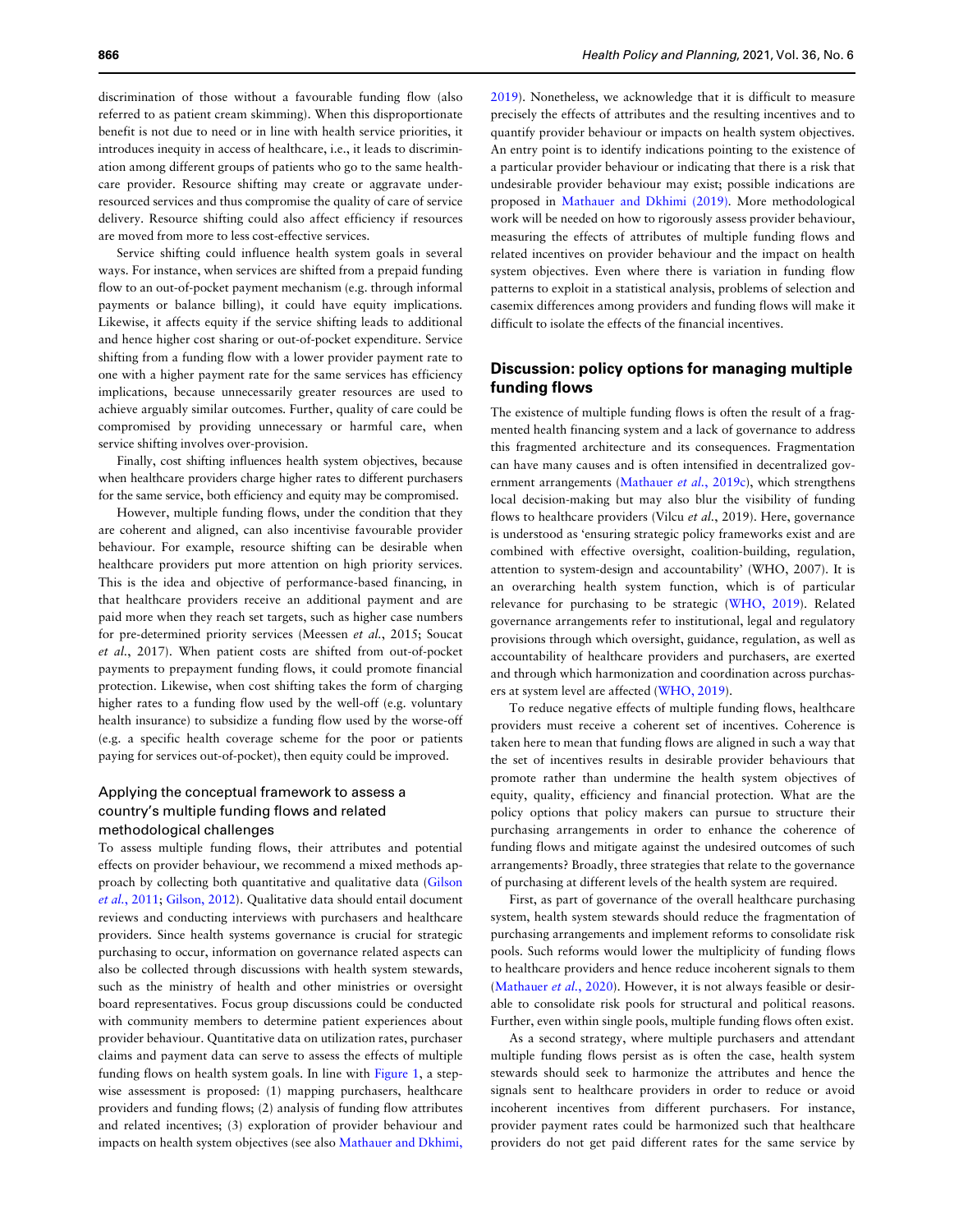<span id="page-6-0"></span>different purchasers and for different population groups [\(Mathauer](#page-7-0) et al.[, 2020](#page-7-0)). Moreover, all funding flows to healthcare facilities should be subject to harmonized accountability and reporting requirements and decision space over their use. Likewise, each funding flow should be predictable with respect to disbursement and also adequate and sufficient to cover the costs of services purchased. Such harmonization will blunt provider responses by inhibiting the generation of negative incentives.

A third strategy is to constrain healthcare providers from responding to multiple funding flows in undesired ways. Here, effective governance arrangements targeting the healthcare provider level are required. This includes regulation related to when and how resource-, cost- and service-shifting is allowed, and monitoring and enforcement to prohibit undesired behaviour. Moreover, bottom-up accountability mechanisms such as patient and citizen feedback should also be strengthened by ensuring that they exist and are functional, and that feedback and complaints are acted upon. Some of the funding flow attributes themselves can be considered as governance arrangements to control healthcare providers. Accountability arrangements, for example, can be enhanced through supervision and control by the facility oversight committee, purchaser(s) and ultimately the ministry of health, as well as through reporting to these actors. Performance requirements can be outlined in explicit contracts between purchasers and healthcare providers and signal to healthcare providers which quality and quantity aspects need specific attention. Likewise, the degree of control granted to a healthcare provider over financing (financial autonomy) is an important instrument of provider level governance. Financial autonomy determines the level of flexibility that health care providers have over their funding flows and hence is decisive in influencing how healthcare providers react to the set of signals. Lastly, priority setting and resource allocation criteria at the healthcare provider level can promote more conducive resource shifting across services, patient needs and patient groups. When these governance arrangements are weak or absent, they make undesirable provider behaviour more likely.

## Conclusion

We have presented a conceptual framework for examining multiple funding flows that hypothesizes that preferences for certain attributes of a funding flow determine the dominant set of incentives that send signals to healthcare providers. These signals, in turn, influence provider behaviour, in ways which can be both desirable and undesired. The resulting provider behaviour then contributes to the achievement of equity, quality, efficiency and financial protection in healthcare service delivery positively or negatively. We have argued for the importance of taking a healthcare provider perspective, and for seeking to understand the set of incentives created by these multiple funding flows, rather than examining any one in isolation.

To address the challenges created by multiple funding flows, governance arrangements are critical. This is because the three proposed strategies for mitigating against the undesired effects of multiple funding flows (lowering the number of multiple purchasers, harmonizing signals from multiple funding flows, constraining healthcare providers to respond to undesirable incentives), as well as the political and institutional feasibility of these reforms are contingent upon effective governance arrangements.

Additional country studies on multiple funding flows will build the evidence and contribute to further develop the framework. Future research could also explore effects of incentives on the

behaviour of individual health workers. Ultimately, more attention by policy makers and practitioners to align multiple funding flows will be an important step to better achieve health system objectives and to progress towards universal health coverage.

# Acknowledgement

The authors are grateful for the comments and suggestions of two anonymous reviewers.

## Funding

E. Barasa, E. Kabia, N. Ezumah, R. Mbau, A. Honda, O. Onwujekwe, H. Phuong and K. Hanson are members of the Consortium for Resilient and Responsive Health Systems (RESYST). This article is an output from a project funded by the UK Aid from the United Kingdom Department for International Development (DfID) for the benefit of developing countries. Inke Mathauer and Fahdi Dkhimi from the World Health Organization gratefully acknowledge financial support received from the United Kingdom Department for International Development and the EU-Luxembourg-WHO UHC Partnership Program. However, the views expressed and the information contained in the article are not necessarily those of, or endorsed by, DfID or the EU.

Conflict of interest statement. None declared.

Ethical approval. This article presents and develops a conceptual framework. Obtaining ethical clearance was not applicable.

#### References

- Appaix O, Kiendrébéogo J, Dkhimi F. 2017. Etude Sur le système mixte de modalités d'achat et de paiement des services de santé: Cas du Burkina Faso, Ouagadougou: OMS (mimeo).
- Barnum H, Kutzin J, Saxenian H. 1995. Incentives and provider payment methods. International Journal of Health Planning and Management 10: 23–45.
- Cashin C, ed. 2015. Assessing Health Provider Payment Systems: A Practical Guide for countries working toward universal health coverage. Washington (DC), USA: Joint Learning Network for Universal Health Coverage. [https://](https://www.jointlearningnetwork.org/resources/assessing-health-provider-payment-systems-a-practical-guide-for-countries-w/#:&hx0026;sim;:text=use&hx0025;20as&hx0025;20benchmarks.-,Assessing&hx0025;20Health&hx0025;20Provider&hx0025;20Payment&hx0025;20Systems&hx0025;3A&hx0025;20A&hx0025;20Practical&hx0025;20Guide&hx0025;20for&hx0025;20Countries,draws&hx0025;20on&hx0025;20real&hx0025;20world&hx0025;2C&hx0025;20practitioner ) [www.jointlearningnetwork.org/resources/assessing-health-provider-payment](https://www.jointlearningnetwork.org/resources/assessing-health-provider-payment-systems-a-practical-guide-for-countries-w/#:&hx0026;sim;:text=use&hx0025;20as&hx0025;20benchmarks.-,Assessing&hx0025;20Health&hx0025;20Provider&hx0025;20Payment&hx0025;20Systems&hx0025;3A&hx0025;20A&hx0025;20Practical&hx0025;20Guide&hx0025;20for&hx0025;20Countries,draws&hx0025;20on&hx0025;20real&hx0025;20world&hx0025;2C&hx0025;20practitioner )[systems-a-practical-guide-for-countries-w/#:](https://www.jointlearningnetwork.org/resources/assessing-health-provider-payment-systems-a-practical-guide-for-countries-w/#:&hx0026;sim;:text=use&hx0025;20as&hx0025;20benchmarks.-,Assessing&hx0025;20Health&hx0025;20Provider&hx0025;20Payment&hx0025;20Systems&hx0025;3A&hx0025;20A&hx0025;20Practical&hx0025;20Guide&hx0025;20for&hx0025;20Countries,draws&hx0025;20on&hx0025;20real&hx0025;20world&hx0025;2C&hx0025;20practitioner )~[:text](https://www.jointlearningnetwork.org/resources/assessing-health-provider-payment-systems-a-practical-guide-for-countries-w/#:&hx0026;sim;:text=use&hx0025;20as&hx0025;20benchmarks.-,Assessing&hx0025;20Health&hx0025;20Provider&hx0025;20Payment&hx0025;20Systems&hx0025;3A&hx0025;20A&hx0025;20Practical&hx0025;20Guide&hx0025;20for&hx0025;20Countries,draws&hx0025;20on&hx0025;20real&hx0025;20world&hx0025;2C&hx0025;20practitioner )=[use%20as%20bench](https://www.jointlearningnetwork.org/resources/assessing-health-provider-payment-systems-a-practical-guide-for-countries-w/#:&hx0026;sim;:text=use&hx0025;20as&hx0025;20benchmarks.-,Assessing&hx0025;20Health&hx0025;20Provider&hx0025;20Payment&hx0025;20Systems&hx0025;3A&hx0025;20A&hx0025;20Practical&hx0025;20Guide&hx0025;20for&hx0025;20Countries,draws&hx0025;20on&hx0025;20real&hx0025;20world&hx0025;2C&hx0025;20practitioner ) [marks.-,Assessing%20Health%20Provider%20Payment%20Systems%3A](https://www.jointlearningnetwork.org/resources/assessing-health-provider-payment-systems-a-practical-guide-for-countries-w/#:&hx0026;sim;:text=use&hx0025;20as&hx0025;20benchmarks.-,Assessing&hx0025;20Health&hx0025;20Provider&hx0025;20Payment&hx0025;20Systems&hx0025;3A&hx0025;20A&hx0025;20Practical&hx0025;20Guide&hx0025;20for&hx0025;20Countries,draws&hx0025;20on&hx0025;20real&hx0025;20world&hx0025;2C&hx0025;20practitioner ) [%20A%20Practical%20Guide%20for%20Countries,draws%20on%20real](https://www.jointlearningnetwork.org/resources/assessing-health-provider-payment-systems-a-practical-guide-for-countries-w/#:&hx0026;sim;:text=use&hx0025;20as&hx0025;20benchmarks.-,Assessing&hx0025;20Health&hx0025;20Provider&hx0025;20Payment&hx0025;20Systems&hx0025;3A&hx0025;20A&hx0025;20Practical&hx0025;20Guide&hx0025;20for&hx0025;20Countries,draws&hx0025;20on&hx0025;20real&hx0025;20world&hx0025;2C&hx0025;20practitioner ) [%20world%2C%20practitioner](https://www.jointlearningnetwork.org/resources/assessing-health-provider-payment-systems-a-practical-guide-for-countries-w/#:&hx0026;sim;:text=use&hx0025;20as&hx0025;20benchmarks.-,Assessing&hx0025;20Health&hx0025;20Provider&hx0025;20Payment&hx0025;20Systems&hx0025;3A&hx0025;20A&hx0025;20Practical&hx0025;20Guide&hx0025;20for&hx0025;20Countries,draws&hx0025;20on&hx0025;20real&hx0025;20world&hx0025;2C&hx0025;20practitioner ) accessed 5 January 2021.
- Etiaba E, Onwujekwe O, Honda A et al. 2018. Strategic purchasing for universal health coverage: examining the purchaser – provider relationship within a social health insurance scheme in Nigeria. BMJ Global Health 3: e000917–9.
- Feldhaus I, Mathauer I. 2018. Effects of mixed provider payment systems and aligned cost sharing practices on expenditure growth management, efficiency, and equity: a structured review of the literature. BMC Health Services Research 18: 1–14.
- Smith PC, Preker AS, Light DW, Richard S. 2005. Role of markets and competition. In: Figueras J, Robinson R, Jakubowski E (eds). Purchasing to Improve Health System Performance. European Observatory on Health Systems and Policies Series. England: Open University Press, 102–121.
- Frakt AB. 2011. How much do hospitals cost shift? A review of the evidence. Milbank Quarterly 89: 90–130.
- Gilson L, Hanson K, Sheikh K et al. 2011. Building the field of health policy and systems research: social science matters. PLoS Medicine 8: e1001079.
- Gilson L. 2012. Health Policy and Systems Research: A Methodology Reader. Geneva, Switzerland: World Health Organization.
- Hanson K, Barasa E, Honda A et al. 2019. Strategic purchasing: the neglected health financing function for pursuing Universal Health Coverage in low- and middle-income countries. International Journal of Health Policy and Management 8: 501–42.